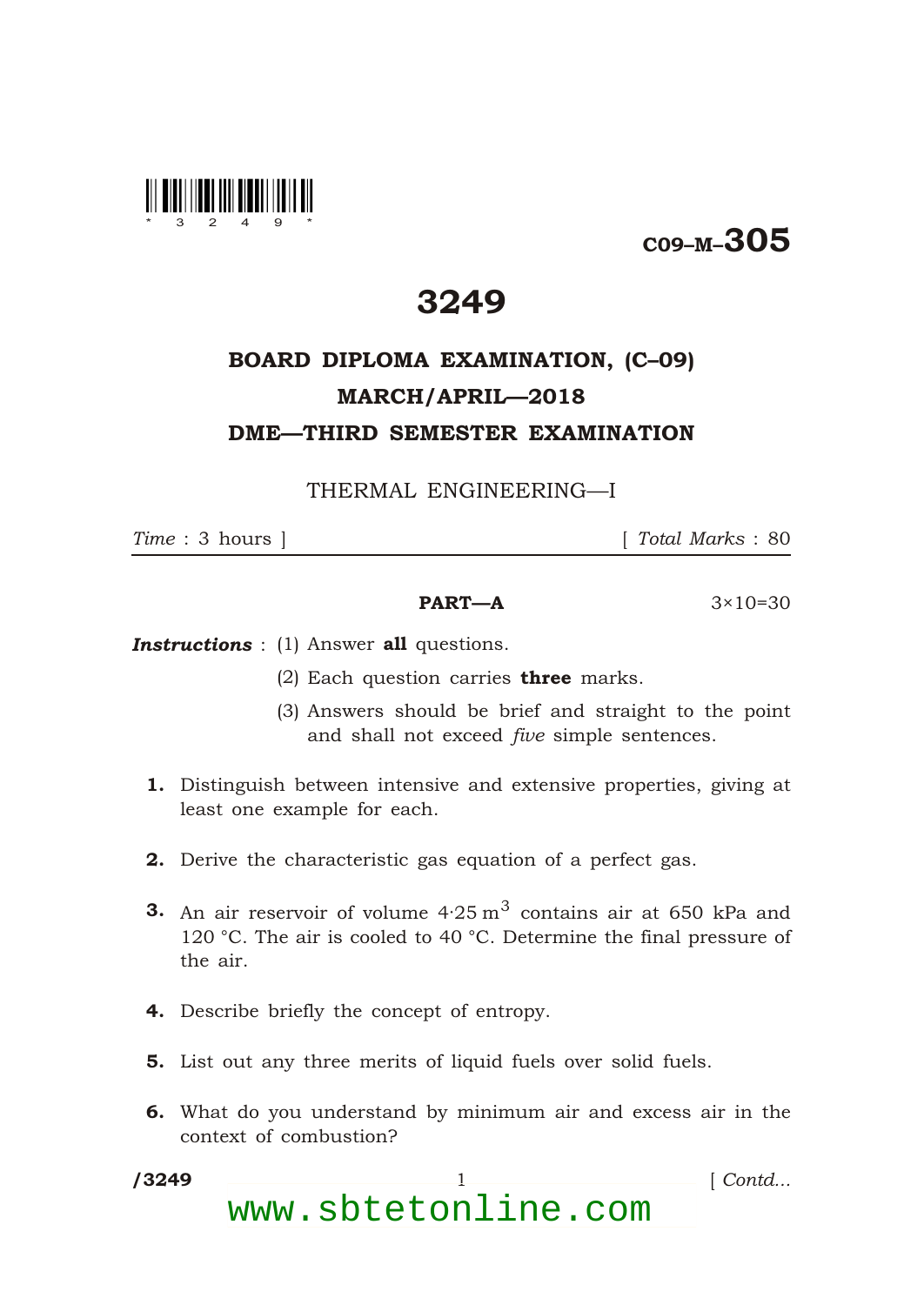- **7.** Define cut-off ratio. Draw  $p$ -V diagram for Diesel cycle and mark the cut-off point on the diagram.
- 8. Show the following processes on Mollier chart :
	- *(a)* Isentropic process
	- *(b)* Throttling process
- 9. Derive an expression for entropy of superheated steam.
- 10. State the differences between refrigerator and heat pump.

$$
PART-B \t\t 10 \times 5=50
$$

**Instructions** : (1) Answer *any* five questions.

- (2) Each question carries  $ten$  marks.
- (3) Answers should be comprehensive and the criterion for valuation is the content but not the length of the answer.
- 11. *(a)* Write the difference between non-flow and steady-flow processes. 3
	- *(b)* In a steady-flow system, the working fluid flowing at 4 kg/s enters the system with a velocity of 300 m/s and it has a specific enthalpy of 390 kJ/kg. The velocity and enthalpy at exit are 150 m/s and 289 kJ/kg respectively. The fluid loses 4 kJ/kg heat as it passes through the system. Neglecting potential energy, determine the power of system stating whether it is from or to the system.  $\frac{7}{4}$
- **12.** (a) A mass of air has an initial pressure of  $1.3 \text{ MN/m}^2$ , volume 0<sup>.</sup>014  $\mathrm{m}^{3}$  and temperature 135 °C. It is expanded until its final pressure is 275 kN/m $^2$  and its volume becomes 0 056  $\mathrm{m}^{3}$ . Determine *(i)* the mass of air and *(ii)* the final temperature of air. Take *R* 0 287 kJ/kgK.
	- *(b)* Derive an expression for air standard efficiency of Otto cycle in terms of compression ratio.
- /3249

\*

/3249 2 [ *Contd...*

www.sbtetonline.com